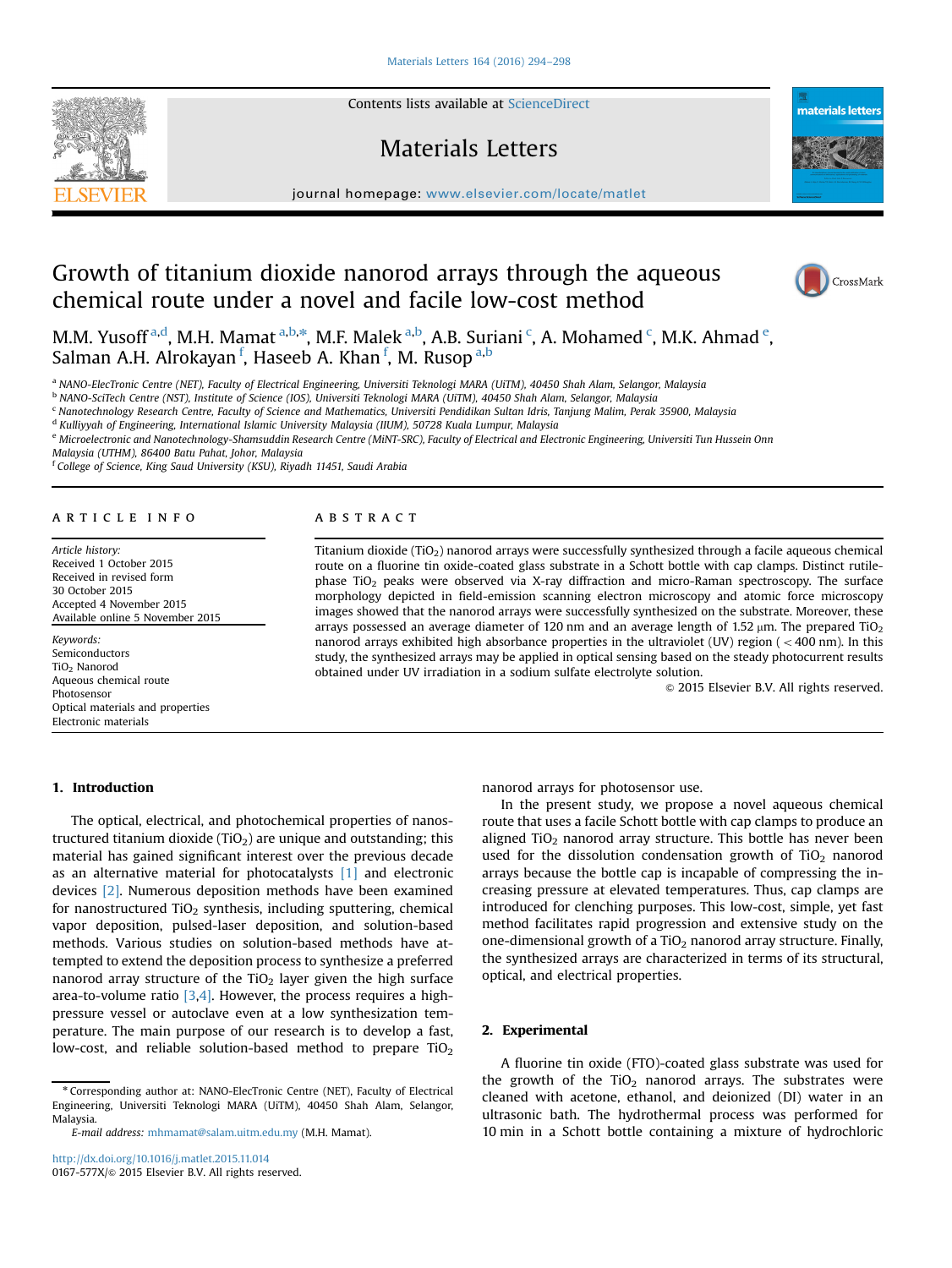<span id="page-1-0"></span>

Fig. 1. Setup for TiO<sub>2</sub> nanorod array synthesis in a Schott bottle with cap clamps.

(HCl) acid and deionized water in a 1:1 volume ratio. Titanium (iv) butoxide (0.07 M) was added to the solution under vigorous stirring for another 30 min. A cleaned FTO-coated glass substrate was incorporated into the resultant transparent solution with the conducting side facing upward; then, the Schott bottle was sealed and fastened with cap clamps to retain the high pressure inside the bottle for 2 h at 150 °C. A schematic of this process is shown in Fig. 1. The synthesized sample on the substrate was then rinsed with DI water and dried at room temperature. Subsequently, the sample was annealed in a furnace at 450 °C for 30 min to improve crystallinity.

The morphology, topology, and crystallinity of the synthesized  $TiO<sub>2</sub>$  samples were observed via field-emission scanning electron microscopy (FESEM, ZEISS Supra 40VP), atomic force microscopy (AFM, Park System), and X-ray diffraction (XRD, Shimadzu XRD-6000), respectively. The sample was also characterized through micro-Raman spectroscopy (Renishaw InVia microRaman System, 514 nm laser). An ultraviolet–visible (UV–vis) spectrophotometer (Cary 5000) was used to characterize the optical properties of the synthesized  $TiO<sub>2</sub>$  nanorod arrays at wavelengths of 200–800 nm, whereas the electrical properties of these arrays were characterized with a direct current (DC) two-probing system (Advantest R6243) to identify the current–voltage (I–V) characteristic. The photocurrent was measured under UV irradiation using a twoprobe measurement system (Keithley 2400) and a UV lamp (365 nm, 4 W) with a bias voltage of 1 V.

## 3. Results and discussion

The surface morphology depicted in Fig. 2(a) and (b) reflects the top view of the synthesized  $TiO<sub>2</sub>$  at magnifications of  $100,000 \times$  and  $30,000 \times$ , respectively. The nanorods, which display an average diameter of approximately 120 nm, were uniformly deposited on the substrate with dense arrays. Fig. 2





Fig. 2. FESEM images of the TiO<sub>2</sub> nanorod arrays at magnifications of (a)  $100,000 \times$  and (b)  $30,000 \times$ . (c) Cross-sectional and (d) AFM images of the synthesized TiO<sub>2</sub> nanorod arrays.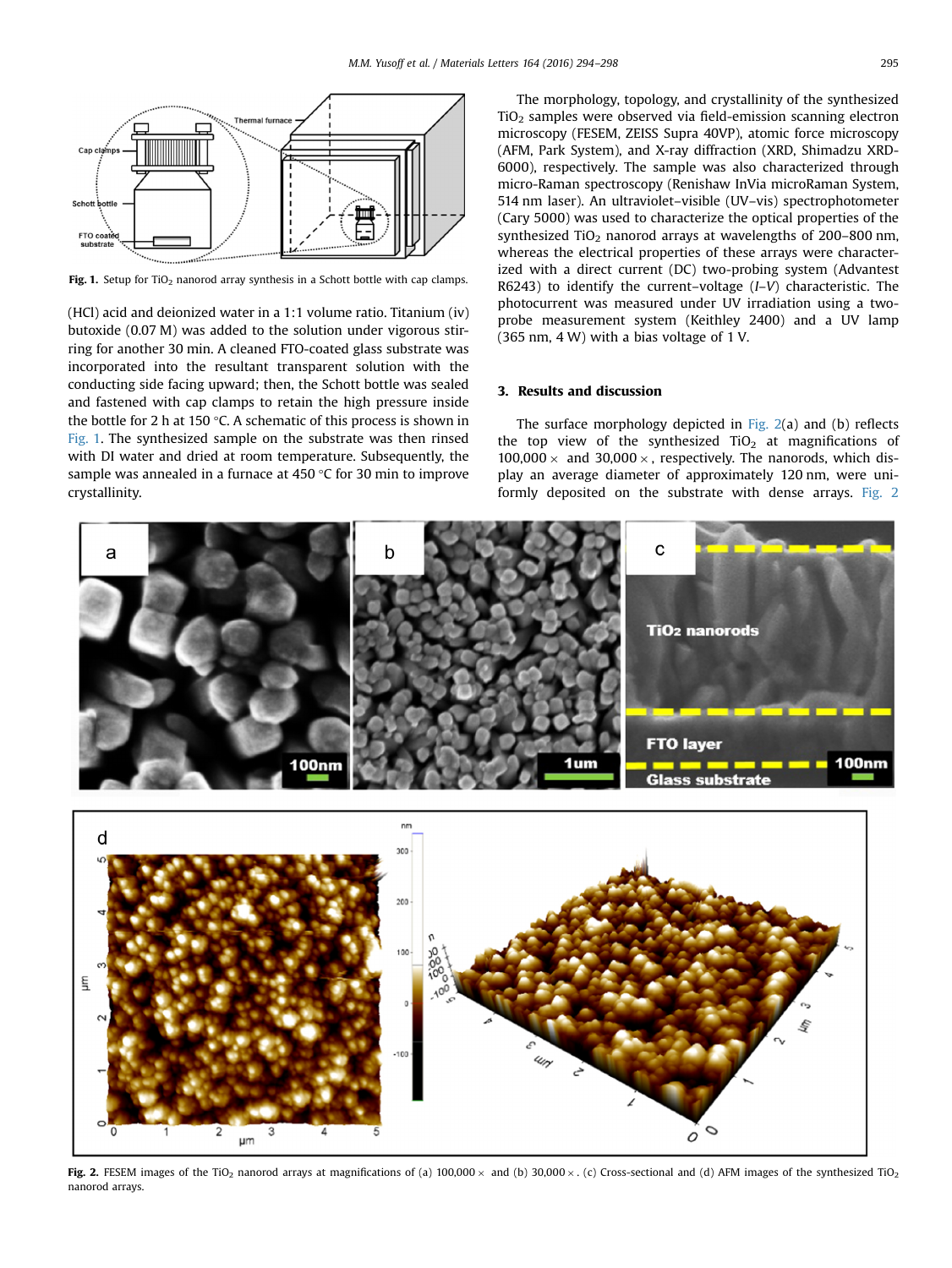(c) displays a cross-sectional image of synthesized  $TiO<sub>2</sub>$  nanorod arrays on the FTO-coated glass substrate and indicates that the growth of nanorod arrays is perpendicular with that of the substrate. The average thickness of the nanorod arrays was roughly 1.52  $\mu$ m. The diameter and thickness of the nanorod arrays might be controlled by varying the growth time, growth temperature, acidity of the solution, and concentration of titanium precursor, which was previously reported for hydrothermally grown  $TiO<sub>2</sub>$ nanorod arrays [\[5\]](#page-4-0). Both diameter and thickness of the nanorod arrays prepared by this technique are expected to change through the variation of experimental conditions as proven by previous studies on ZnO nanorod arrays, which also prepared using the Schott bottle [\[6,7\]](#page-4-0). The topographical AFM images in [Fig. 2](#page-1-0) (d) showed a similar pattern; the top view was obtained through FESEM, and the measured root mean square roughness,  $R_{rms}$  and average roughness,  $R_a$  of the synthesized TiO<sub>2</sub> were approximately 38.52 and 30.37 nm, respectively. However, these measured roughness values might not be accurate due to the existence of void between the nanorods and limitation of the probe tip to measure the individual nanorods down to the bottom side. These roughness values could be corrected by using the equations below [\[8\]](#page-4-0):

$$
R_{\rm rms}^* = \frac{T}{Z} R_{\rm rms},\tag{1}
$$

$$
R_a^* = \frac{T}{Z} R_a. \tag{2}
$$

where  $R_{rms}^*$  is the corrective root mean square roughness,  $R_{a}^*$  is the corrective average roughness,  $T$  is the average thickness of the nanorod arrays, Z is the maximum z-range of the AFM probe tip (in our case,  $Z=190$  nm),  $R_{rms}$  is the measured root mean square roughness from AFM, and  $R_a$  is the measured average roughness from AFM. From these equations, the calculated  $\overline{R_{rms}^*}$  and  $\overline{R_a^*}$  were 308 and 243 nm, respectively.

The chemical reactions are based on the dissolution condensation growth on the surface of the substrate. The resultant proposed growth of  $TiO<sub>2</sub>$  nanorod arrays is expressed as follows [\[9\]](#page-4-0):

$$
Ti(OCH_2CH_2CH_2CH_3)_4 + 4H_2O \stackrel{HCl}{\Longrightarrow} Ti(OH)_4 + 4ROH, \tag{3}
$$

$$
Ti(OH)_4 \rightarrow TiO_2 + 2H_2O,
$$
\n<sup>(4)</sup>

where  $R = C_4H_9$ .

The hydrolysis reaction (Eq.  $(3)$ ) removes four carbon atoms from the titanium precursor to form titanium hydroxyl; moreover, the condensation reaction (Eq.  $(4)$ ) yields TiO<sub>2</sub> on the substrate and loses water. The rapid reactions are stabilized by HCl to avoid the immediate formation of precipitates or of large aggregates while preparing the aqueous solution. The ratio of DI water and HCl is important to control because this ratio affects the titanium alkoxide content for nanorod growth.

Fig. 3(a) exhibits the XRD result of the synthesized TiO<sub>2</sub> nanorod arrays. Without any other peaks to indicate the presence of the anatase and brookite phases of  $TiO<sub>2</sub>$ , the detected peaks at (101), (210), (211), (002), (310), and (112) planes designate the tetragonal rutile structure of  $TiO<sub>2</sub>$  (JCPDS No. 01-072-1148). Based on the XRD pattern, the synthesized  $TiO<sub>2</sub>$  nanorod arrays exhibit polycrystalline structure as suggested by the appearance of multiple diffraction peaks, which correspond to the different plane orientations.  $SnO<sub>2</sub>$  peaks are also observed because of the X-ray penetration into the FTO-coated glass substrate. The structural phase of the synthesized  $TiO<sub>2</sub>$  nanorod arrays were also analyzed via micro-Raman spectroscopy, as shown in Fig. 3(b). Intense Raman peaks are detected at 445 and 609 cm<sup>-1</sup> for the  $E<sub>g</sub>$  and  $A<sub>1g</sub>$ modes, respectively. This finding confirms the rutile phase of  $TiO<sub>2</sub>$ and is consistent with the attained XRD result.

Fig.  $4(a)$  illustrates the optical absorbance spectrum of TiO<sub>2</sub> nanorod arrays in a range of 200–800 nm. This spectrum indicates that the synthesized  $TiO<sub>2</sub>$  displays intense absorbance at less than 400 nm in the UV region; thus, these arrays can merely absorb UV wavelengths below this point. Fig.  $4(b)$  depicts Tauc's plot of the TiO2 nanorod arrays for optical band gap energy estimation, which was derived using the equation below:

$$
ahv = A(hv - E_g)^{1/2},\tag{5}
$$

where  $\alpha$  is the absorption coefficient, hv is the photon energy, A is a constant, and  $E_g$  is the bandgap energy. The extrapolation of the linear side of the graph indicates that the optical band gap energy falls at 3.2 eV, which is in the range of the  $TiO<sub>2</sub>$  rutile phase.

 $I-V$  is measured for the TiO<sub>2</sub> nanorods deposited at ambient temperature in a range of  $-1.5-1.5$  V, as displayed in [Fig. 4](#page-3-0)(c). A linear function exhibits an Ohmic characteristic in this voltage region at a resistivity of 7.0  $\times$  10<sup>6</sup> Ω cm. [Fig. 4\(](#page-3-0)d) shows the timedependent photocurrent property of the synthesized TiO<sub>2</sub> under 365 nm UV illumination at a bias voltage of 1 V in a sodium sulfate  $(Na<sub>2</sub>SO<sub>4</sub>)$  electrolyte solution. The photocurrent is increased at an average of 0.1 mA during UV irradiation and decreased after the



Fig. 3. (a) XRD pattern and (b) Raman spectrum of the rutile-phased TiO<sub>2</sub> nanorod arrays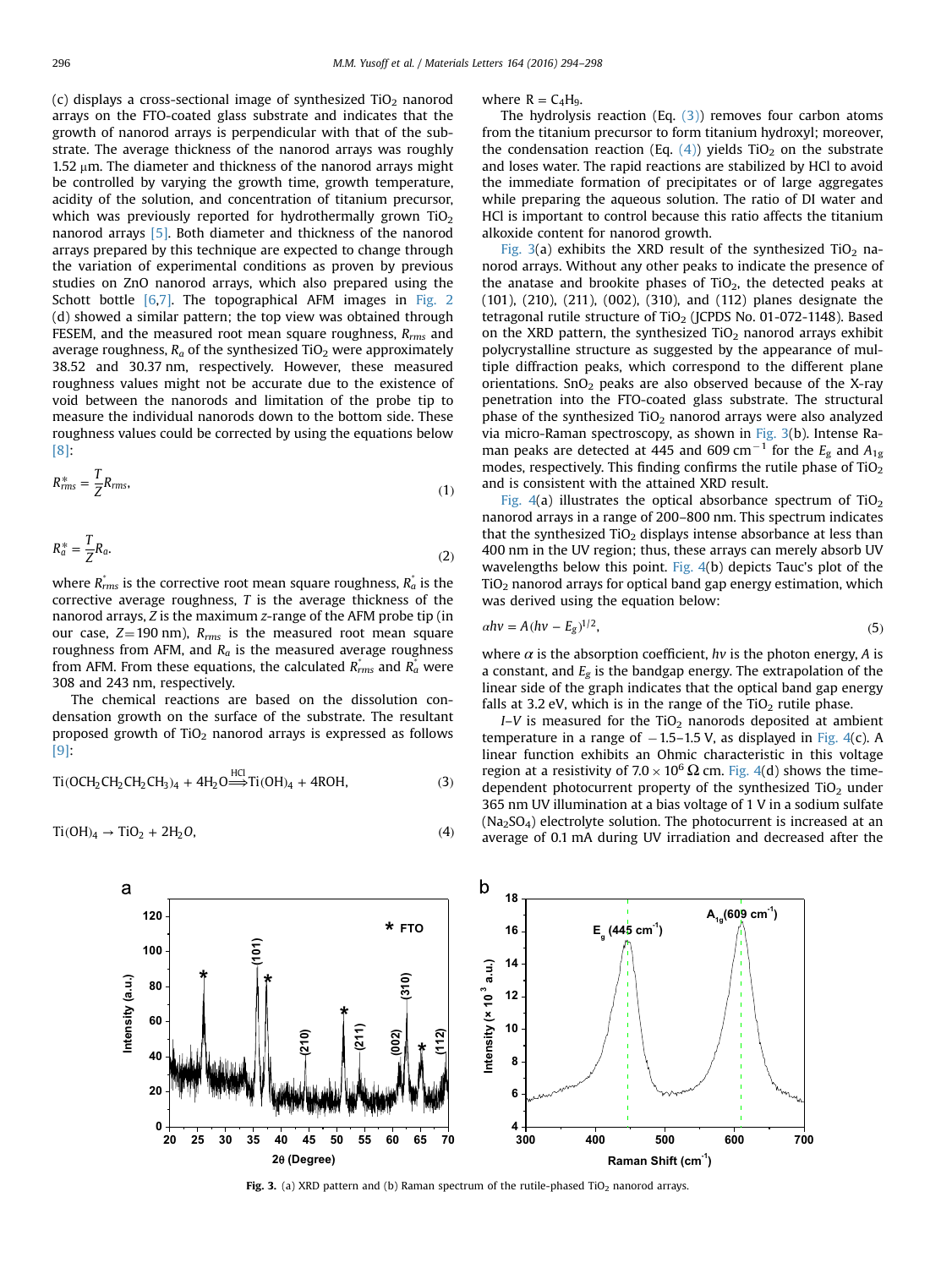<span id="page-3-0"></span>

Fig. 4. (a) UV–vis absorbance spectrum, (b) Tauc's plot, (c) I–V characteristic, and (d) photocurrent response under UV irradiation (365 nm, 1 V bias) of synthesized TiO<sub>2</sub> nanorod arrays.

UV light is turned off. This behavior is attributed to the excitation of the photogenerated electron from the valence band into the conduction band through UV irradiation; as a result, the measured current increases. The rapid change observed in the current was in line with the fast response time of the fabricated  $TiO<sub>2</sub>$ . Therefore, these electrical properties of synthesized  $TiO<sub>2</sub>$  facilitate the potential application of such arrays in low-power photosensors.

### 4. Conclusions

 $TiO<sub>2</sub>$  nanorod arrays were synthesized on a FTO-coated glass substrate through a facile aqueous chemical route via dissolution condensation growth in a low-cost Schott bottle with cap clamps. Uniform and dense  $TiO<sub>2</sub>$  nanorod arrays were obtained after 2 h of immersion; these synthesized arrays have an average diameter of 120 nm and an average length of 1.52  $\mu$ m. XRD reveals that the sample is a crystalline  $TiO<sub>2</sub>$  in rutile phase, and our results demonstrate that the  $TiO<sub>2</sub>$  nanorod arrays respond well to 365-nm UV illumination in a  $Na<sub>2</sub>SO<sub>4</sub>$  electrolyte solution. In conclusion, synthesized  $TiO<sub>2</sub>$  nanorod arrays are a promising material for photosensor applications.

#### Acknowledgment

This work was supported by the Long-Term Research Grant Scheme (600-RMI/LRGS 5/3 (3/2013)) and the Research Acculturation Collaborative Effort (RACE) Grant (600-RMI/RACE 16/6/ 2 (9/2013)) from the Ministry of Higher Education Malaysia. The authors would also like to thank the Research Management Institute (RMI) of UiTM and the International Islamic University of Malaysia (IIUM) for their financial support. Moreover, this research was assisted by the Research Chair of Targeting and Treatment of Cancer Using Nanoparticles, the Deanship of Scientific Research at King Saud University, Riyadh, Kingdom of Saudi Arabia. In addition, the authors acknowledge the College of Science of King Saud University, Riyadh, Kingdom of Saudi Arabia for the research collaboration.

#### References

- [1] [M. Wang, C. Chen, B. Zhao, Q. Zeng, D. He, Solvothermal synthesis of nanos](http://refhub.elsevier.com/S0167-577X(15)30835-1/sbref1)tructured TiO<sub>2</sub> photocatalyst in supercritical  $CO<sub>2</sub>$  fl[uids, Mater. Lett. 109 \(2013\)](http://refhub.elsevier.com/S0167-577X(15)30835-1/sbref1) [104](http://refhub.elsevier.com/S0167-577X(15)30835-1/sbref1)–[107.](http://refhub.elsevier.com/S0167-577X(15)30835-1/sbref1)
- [2] C. Cao, C. Hu, X. Wang, S. Wang, Y. Tian, H.U.V. Zhang, sensor based on TiO<sub>2</sub> nanorod arrays on FTO thin fi[lm, Sens. Actuators B 156 \(2011\) 114](http://refhub.elsevier.com/S0167-577X(15)30835-1/sbref2)–119.
- [3] [H.-y Yang, X.-L. Cheng, X.-F. Zhang, Z.-k Zheng, X.-f Tang, Y.-M. Xu, et al., A novel](http://refhub.elsevier.com/S0167-577X(15)30835-1/sbref3) sensor for fast detection of triethylamine based on rutile  $TiO<sub>2</sub>$  [nanorod arrays,](http://refhub.elsevier.com/S0167-577X(15)30835-1/sbref3) [Sens. Actuators B 205 \(2014\) 322](http://refhub.elsevier.com/S0167-577X(15)30835-1/sbref3)–328.
- [4] [C. Fàbrega, T. Andreu, A. Tarancón, C. Flox, A. Morata, L. Calvo-Barrio, et al.,](http://refhub.elsevier.com/S0167-577X(15)30835-1/sbref4)